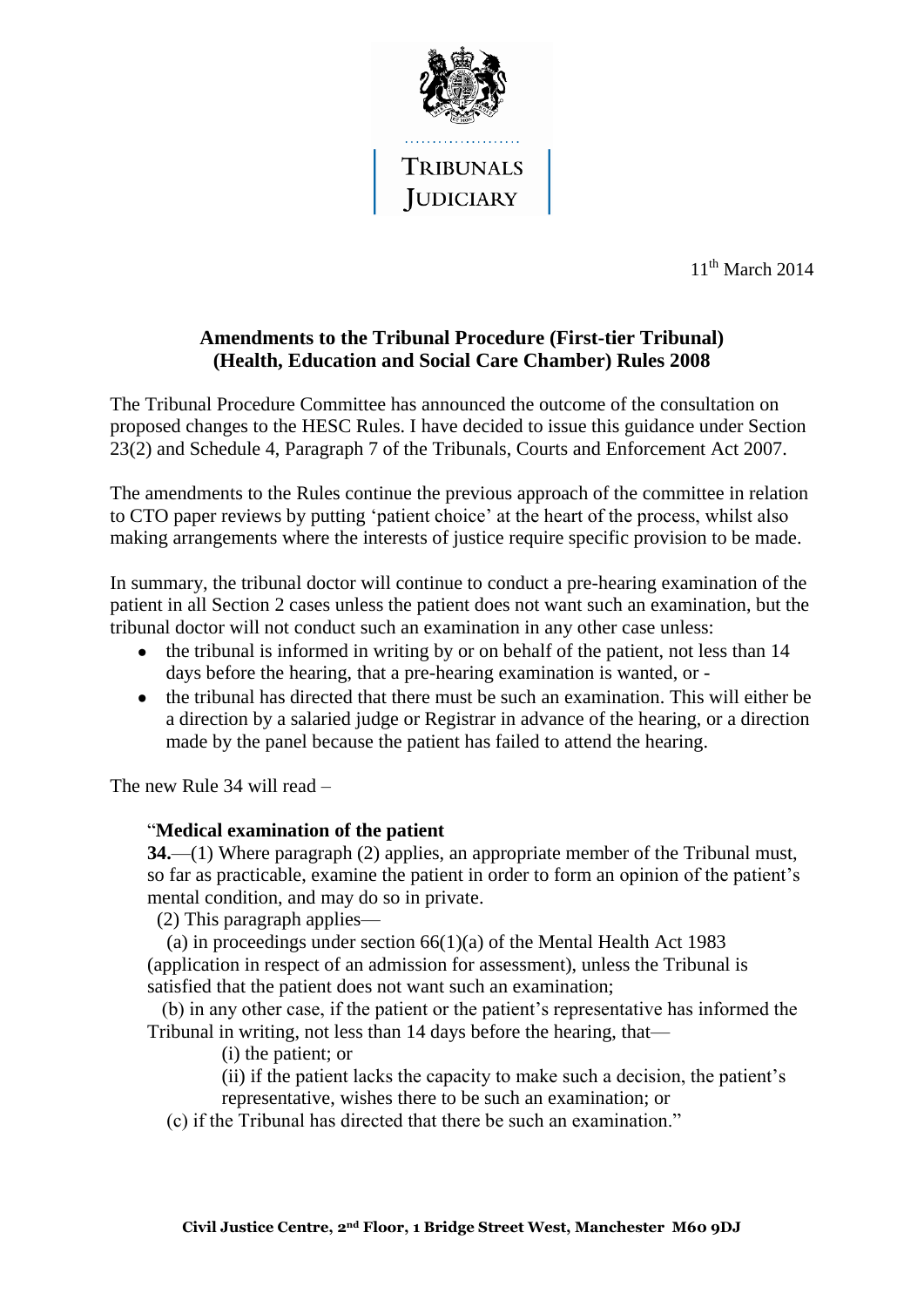**The new arrangements will only apply to cases received by the tribunal on or after 6 th April 2014. As a transitional measure, general directions will be issued under Rule 34(2)(c) for a pre-hearing examination to be conducted in all cases where the application or reference was received on or before 5th April 2014.**

The jurisdiction has drafted a leaflet, which the office will send at an early stage to all Section 2 and unrepresented patients, that advises patients of their rights to legal representation and/or to see the tribunal doctor in advance - and that provides a clear and easy method to promptly inform the tribunal of any wishes .

I expect legally represented patients to receive appropriate and timely advice from their lawyers, and the office will be vigilant in seeking capacity assessments for unrepresented patients to make sure that legal representatives are promptly appointed for patients who do not have the capacity to decide for themselves whether or not to appoint a representative.

Timely requests for a pre-hearing examination will be processed quickly so that tribunal doctors have time to make arrangements to see patients a day or two before the hearing.

In addition, there are two other situations when a pre-hearing examination may arise:

First, a salaried tribunal judge or Registrar can direct that an examination take place in advance of the hearing, as part of their case-management powers. Late requests from or on behalf of patients will be referred for case-management decision (although granting a late request may involve a postponement to give the tribunal doctor time to arrange a visit). Additionally, there may be other cases where, either upon the request of a party or the panel, or on their own initiative, a salaried tribunal judge or Registrar considers whether a pre-hearing examination is required. The test for all such decisions will be whether such an examination is necessary to enable the tribunal to deal with the case fairly and justly.

Second, if the patient completely fails to attend the hearing, the panel itself should direct the tribunal doctor to interview the patient on the ward before proceeding with the hearing unless such an interview is impractical or unnecessary - which it may be if, for example, the patient is too unwell, does not wish to see the tribunal doctor, has gone absent without leave, or lives in the community and has chosen not to attend a hearing. It may also be that the patient's representative agrees that a pre-hearing interview is unnecessary.

A new Rule 39(2) will read –

**"39.**—

(2) The Tribunal may not proceed with a hearing that the patient has failed to attend unless the Tribunal is satisfied that—

(a) the patient—

(i) has decided not to attend the hearing; or

(ii) is unable to attend the hearing for reasons of ill health; and

(b) an examination under rule 34 (medical examination of the patient)—

(i) has been carried out; or

(ii) is impractical or unnecessary."